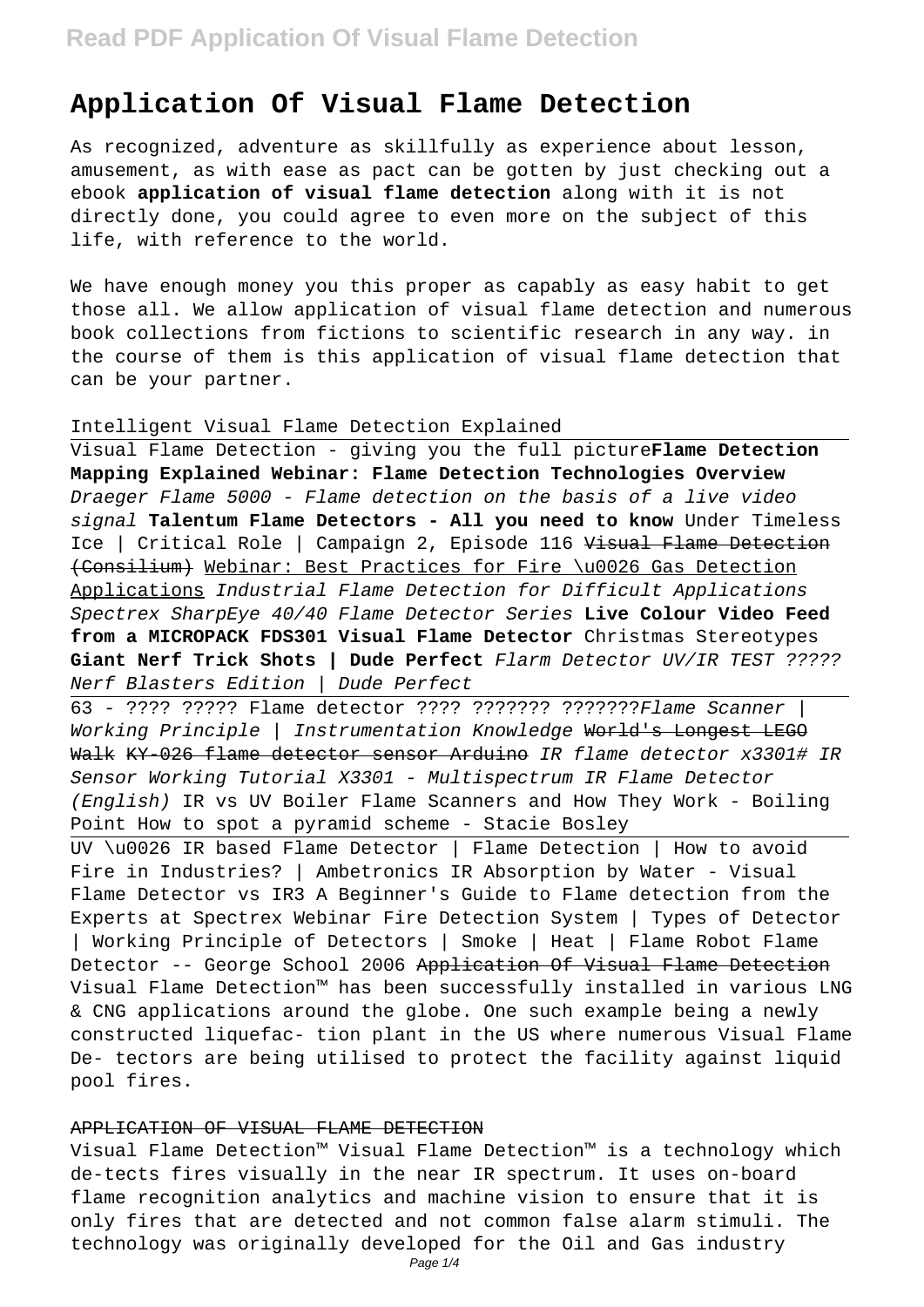# **Read PDF Application Of Visual Flame Detection**

#### APPLICATION OF VISUAL FLAME DETECTION

Visual Flame Detection™ is designed for use in the harshest environments, with its roots being traced back to the offshore Oil and Gas industry where fast response flame detection is critical and false alarms are not an option. The FDS301 is also certified as SIL 2 capable by Exida further demonstrating the high relia- bility of the technology.

#### APPLICATION OF VISUAL FLAME DETECTION

In 2011, an independent review from FM Global3recommended that visual flame detection systems be applied as the default technology for the fol- lowing applications: ? Outdoor, open areas such as oil rigs, oil fields, min- ing operations, and forest products ? Indoor locations such as industrial plants, boiler or other large vessel protection, turbines, and some clean/chemical rooms

# APPLICATION OF VISUAL FLAME DETECTION

APPLICATION OF VISUAL FLAME DETECTION Application Of Visual Flame Detection The flame detector is basically an optical sensor which detects the heat and communicates to a control board. The optical sensor is designed to be sensitive to radiation emitted at diverse wavelengths in different spectral bands. A Guide to the Applications of Flame ...

### Application Of Visual Flame Detection

APPLICATION OF VISUAL FLAME DETECTION Visual Flame Detection™ Visual Flame Detection™ is a technology which de-tects fires visually in the near IR spectrum. It uses on-board flame recognition analytics and machine vision to ensure that it is only fires that are detected and not common false alarm stimuli. The technology was originally ...

# Application Of Visual Flame Detection

Application Of Visual Flame Detection Application of Visual Flame Detection in Aircraft Hangars Designed for hazardous industries where fast fire detection is critical and nuisance alarms are not an option, with consistency in demonstrating the highest immunity to false alarms in areas where flare reflections and / or hot CO2 emissions may cause

#### Application Of Visual Flame Detection

Application-Of-Visual-Flame-Detection 2/3 PDF Drive - Search and download PDF files for free. Tolerant of fumes, vapours, dust and mist Responsive to a flame more than 25m away Fast reacting The detector is capable of detecting the optical radiation emitted by burning material even non-

### Application Of Visual Flame Detection

The use of optical flame detection is not only limited to aircraft hangars. Areas such as the refuelling area for rental cars at airports is a common application for flame detection to be applied. In this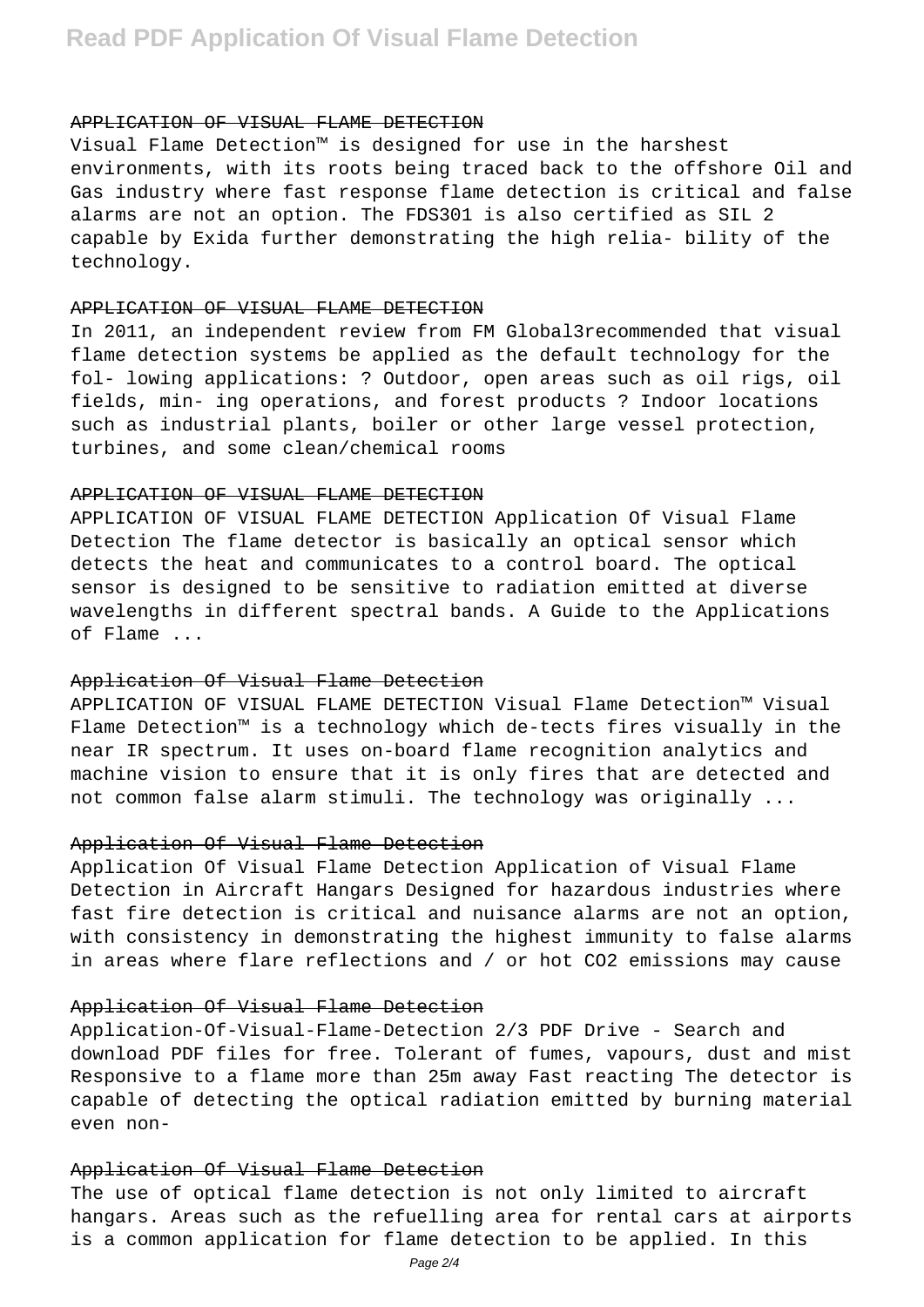application, moving vehicles, reflective surfaces and hot exhaust emissions all could have a negative effect on certain models of flame detector.

#### Application of Visual Flame Detection in Aircraft Hangars

A flame detector is a sensor designed to detect and respond to the presence of a flame or fire, allowing flame detection.Responses to a detected flame depend on the installation, but can include sounding an alarm, deactivating a fuel line (such as a propane or a natural gas line), and activating a fire suppression system. When used in applications such as industrial furnaces, their role is to ...

# Flame detector - Wikipedia

Visual Flame Detection | Singapore | Malaysia | Ventionex. Our experience extends to equipping major oil and gas operators worldwide with Flame Detectors, who provide 24 hour support on these critical safety systems. Designed for hazardous industries where fast fire detection is critical and nuisance alarms are not an option, with consistency in demonstrating the highest immunity to false alarms in areas where flare reflections and / or hot CO2 emissions may cause other technologies to false ...

# Visual Flame Detection | Singapore | Malaysia | Ventionex

APPLICATION OF VISUAL FLAME DETECTION the detection of a 061m (2ft) Silane plume ?re at a dis-tance of 13m (42 ft) The FDS301 is one of the only ?ame detectors in the world certi?ed to detect this type of ?re Visual Flame Detection Application Visual Flame Detection™ has been successfully in-stalled in various applications around the ...

# [eBooks] Application Of Visual Flame Detection

Download Ebook Application Of Visual Flame Detection Application Of Visual Flame Detection If you ally dependence such a referred application of visual flame detection book that will have the funds for you worth, acquire the completely best seller from us currently from several preferred authors.

### Application Of Visual Flame Detection - ariabnb.com

Principles of Flame Detection Optical flame detectors sense the presence of flames within their field of view through utilization of ultraviolet (UV) and infrared (IR) spectroscopy, alone or in combinations, and also via visual flame imaging. Hydrocarbon fire hazards, most common in the petrochemical

# How to Select a Flame Detector

The Intelligent IR<sup>3</sup> Flame Detector is set to respond to low-frequency radiation at 1 to 15Hz (1 to 2.7?m) in order to detect all flickering flames, including those invisible to the naked eye, eg, those emitted by hydrogen fires. The Intelligent IR<sup>3</sup> Flame Detector has three IR sensors that respond to different IR wavelengths in order to discriminate between flames and spurious sources of radiation.